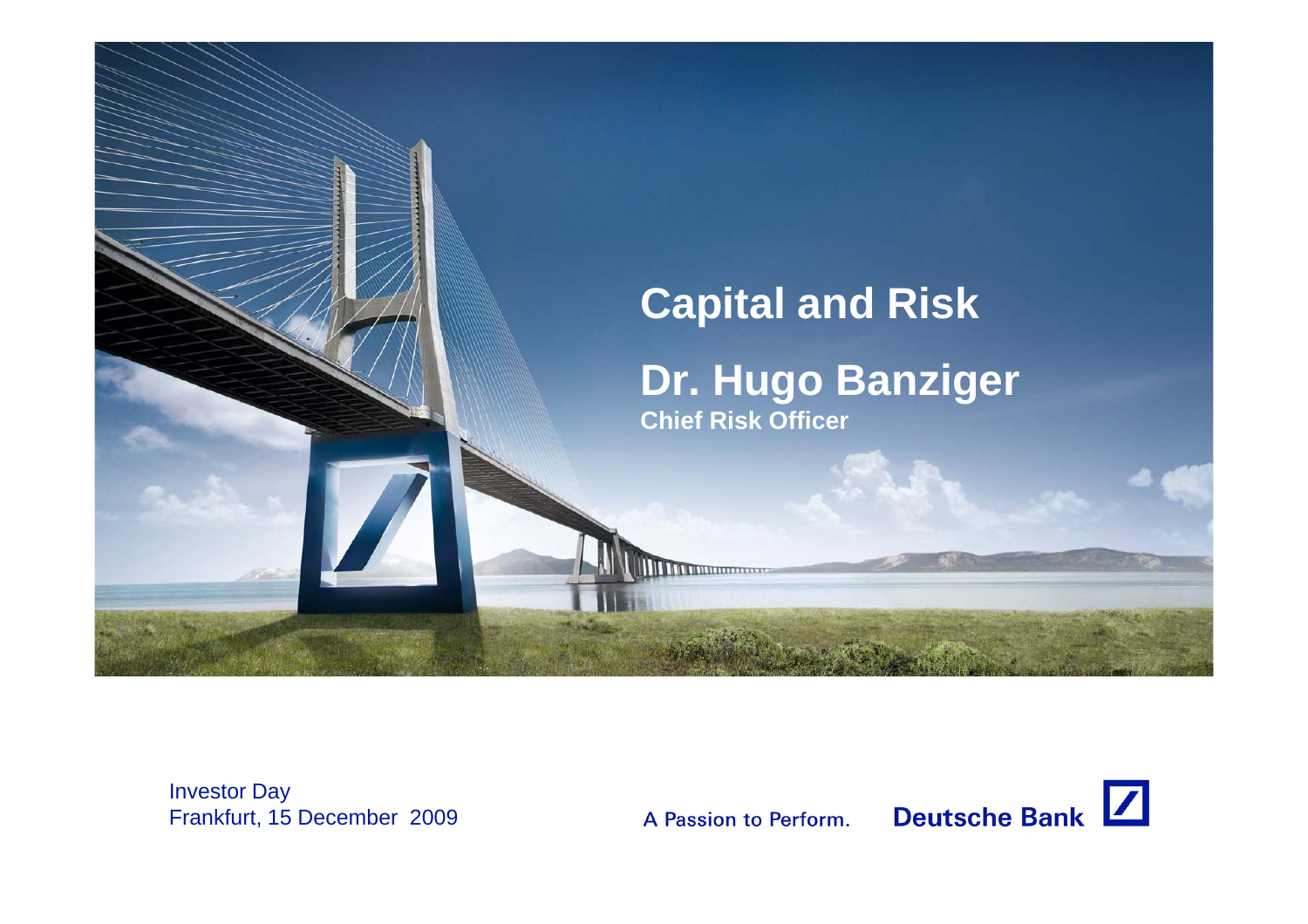# **Sound risk liquidity and capital profile further strengthened risk,**

**4 3** L / F Cap **1 2** 2 MR

|   | <b>Credit Risk</b>                                                              | $\mathbf 2$ | <b>Market Risk</b>                                                            |
|---|---------------------------------------------------------------------------------|-------------|-------------------------------------------------------------------------------|
|   | Core portfolio on track<br>2009 LLP impacted by IAS 39 portfolio                |             | Risk profile significantly improved,<br>sharply lower EC and VaR utilization  |
|   | 2010 overall LLP expected to decline<br>Risk discipline and robustness of our   |             | De-risking discipline driving reduction in<br>legacy risks                    |
|   | processes proven during the crisis                                              |             | Framework further enhanced to reflect<br>experiences from the crisis          |
|   |                                                                                 |             |                                                                               |
| 3 | <b>Liquidity / Funding</b>                                                      | 4           | <b>Capital</b>                                                                |
|   | Improved Liquidity Mgmt incl. EUR 55 bn<br>strategic liquidity reserve build-up |             | Despite significant capital demand since<br>3Q2007, capital cushion increased |
|   | Improved quality of funding, reduced<br>dependence on short-term funding        |             | Regulatory changes drive capital<br>requirements going forward                |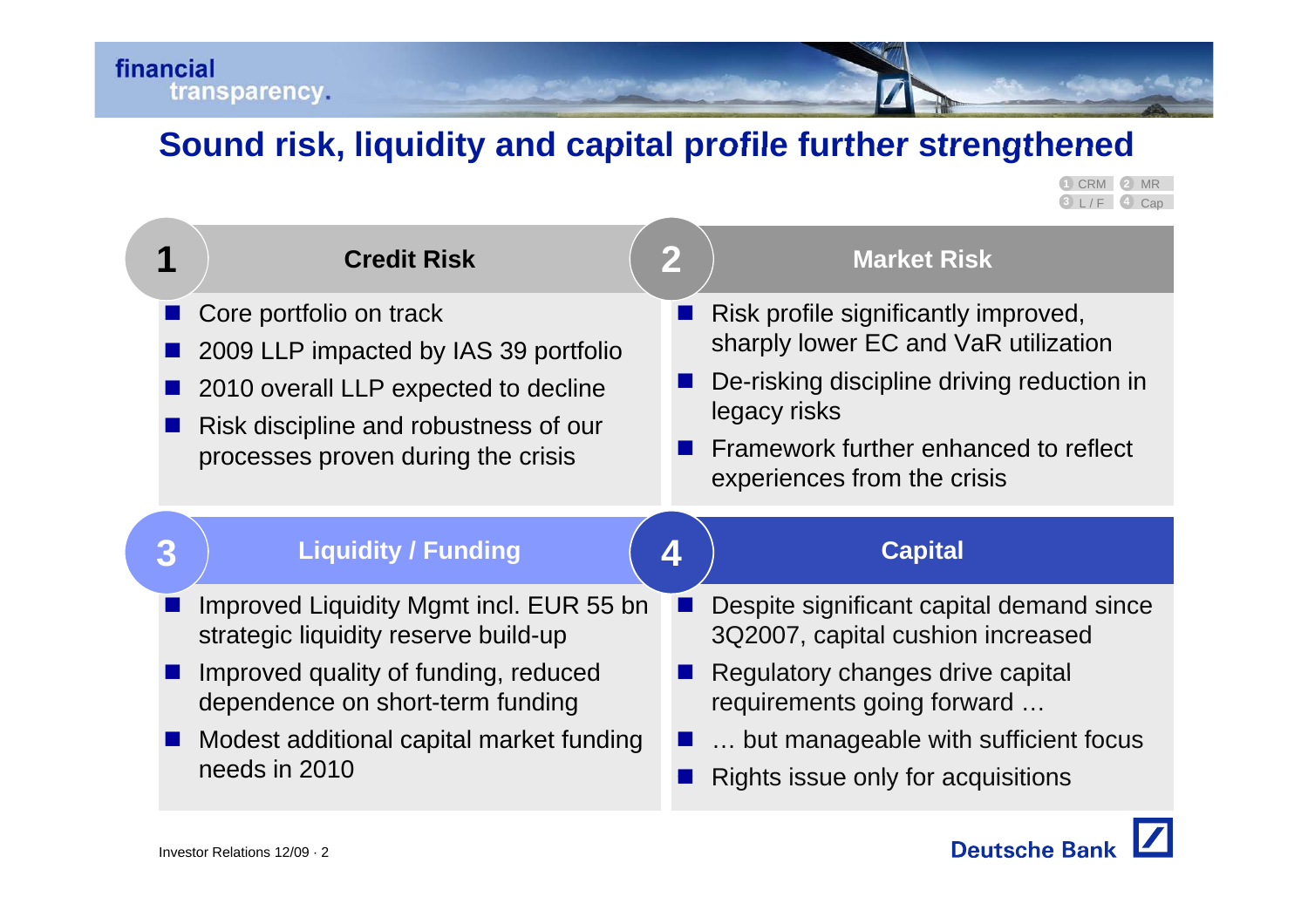

## **Robustness of credit risk management processes proved during the crisis**

| ÷ |  |
|---|--|
|   |  |

# **Risk bucket outlook at**

## **Investor Day 2006 … … tested in reality in 2009**

|                      | Loan book<br>$(EUR bn)^{(1)}$ |                | <b>Provisioning level</b><br>(bps) |           | <b>Provisioning level YTD 2009</b><br>(bps) |              | Loan book<br>(EUR bn) |
|----------------------|-------------------------------|----------------|------------------------------------|-----------|---------------------------------------------|--------------|-----------------------|
|                      | <b>Jun 2006</b>               | <b>Current</b> | <b>Downturn</b>                    | Core      | <b>IAS 39</b>                               | <b>Total</b> | <b>Sep 2009</b>       |
| <b>International</b> | 48                            | < 0            | $20$                               | $~1$ 25   | ~25                                         | ~25          | $89^{(3)}$            |
| <b>MidCaps</b>       | 18                            | $-5 - 15$      | $50$                               | ~1        |                                             | ~1           | $28^{(4)}$            |
| Lev Fin / CRE        | $5^{(2)}$                     | < 0            | $200$                              | $~1$ -205 | ~1730                                       | $-450$       | 34                    |
| <b>PBC</b>           | 76                            | $-40 - 50$     | < 70                               | $~1$ - 80 |                                             | $~1$ –80     | 96                    |
| <b>PWM</b>           | 11                            | $\sim 0$       | $\sim 0$                           | $~10$     |                                             | ~10          | 16                    |

**Loan books performed in line with our downturn scenario expected at**  Investor Day 2006, verifying risk discipline approach and risk processes

(1) Excl. EUR ~6 bn Real Estate Investment Banking and EUR ~2 bn other (2) Leveraged Finance Hold portfolio only

(3) Includes securitization exposures and Corporate Investments (4) Includes European MidCaps

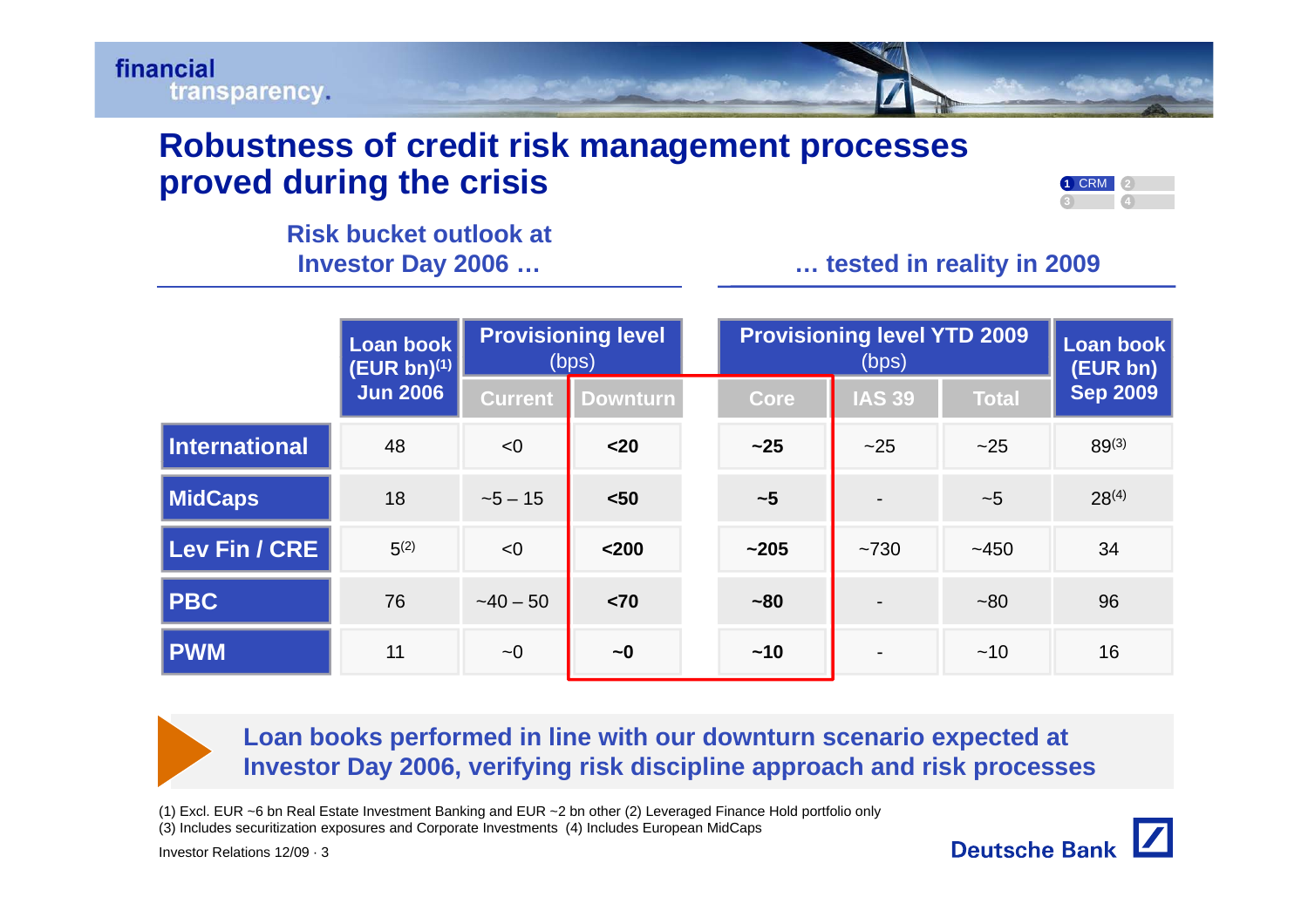

## **Composition of loan book**

In EUR bn, as of 30 Sep 2009 **<sup>1</sup>**



**Deutsche Bank** 



Investor Relations 12/09 · 4Note: Loan amounts are gross of allowances for loan losses; figures may not add up due to rounding differences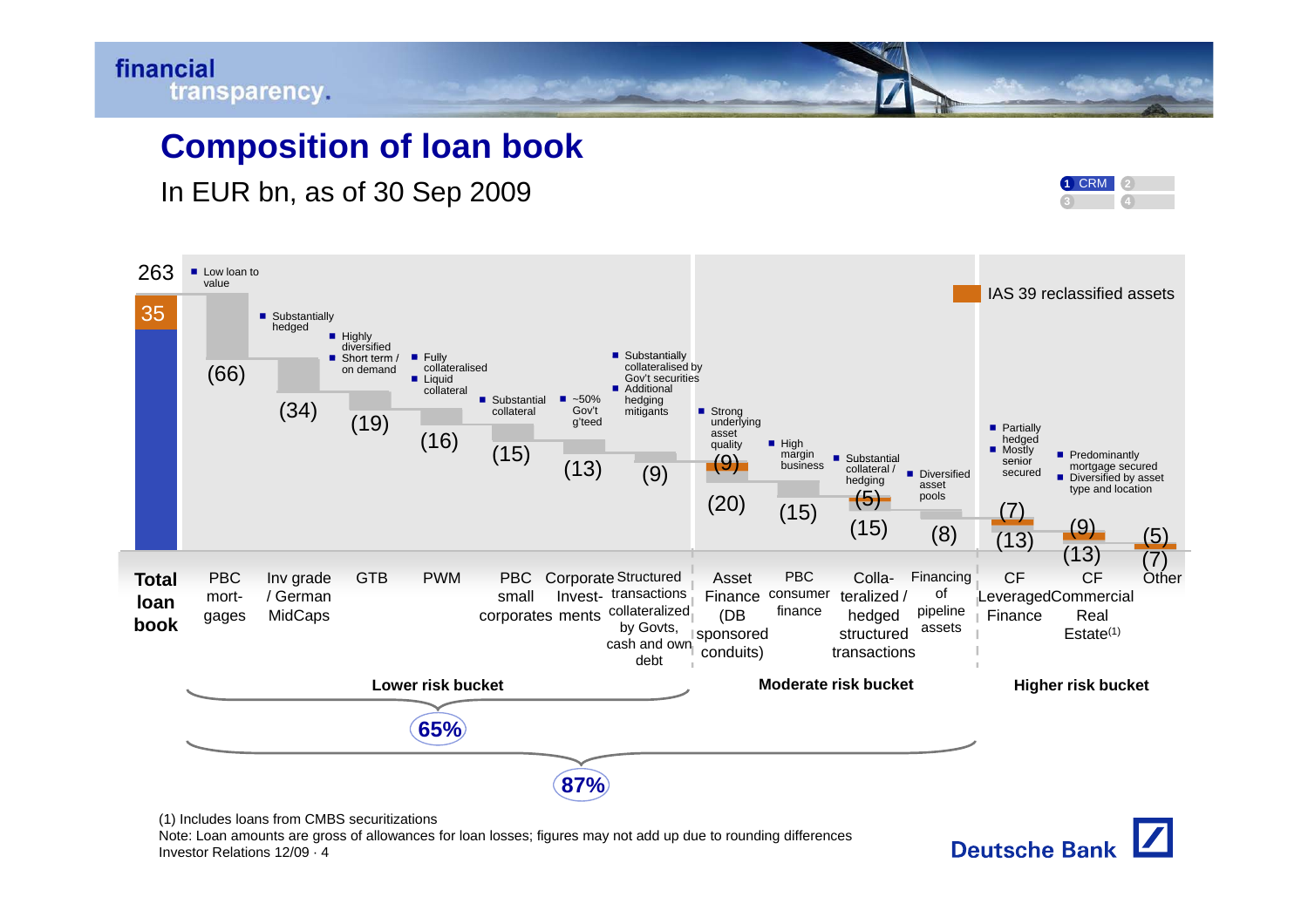

# **2009 Loan loss provision**



Core portfolio on track, but significant LLP in IAS 39

# **LLP driven by IAS 39 – … and loan book is**



| <b>Total</b><br><b>LLP</b> | Almost 50% of 9M2009 LLP related to IAS 39 reclassified assets, driven by small<br>number of loans<br>■ Further 10% corresponding hedge gains (booked in trading income) and inherent losses |
|----------------------------|----------------------------------------------------------------------------------------------------------------------------------------------------------------------------------------------|
| Core                       | Largely in line with original forecast for 2009                                                                                                                                              |
| portfolio                  | Most risk buckets broadly within original assumptions (66 bps annualized run rate)                                                                                                           |

(1) Includes homogenous loan losses and general reserve for expected losses on performing loans based on expected loss methodology

(2) Provision for credit losses as % of loan book (annualized), loan book as of 31 December 2008 (3) Based on 1H2009 provision for credit losses Source: company data

**1**CRM**3**

**2**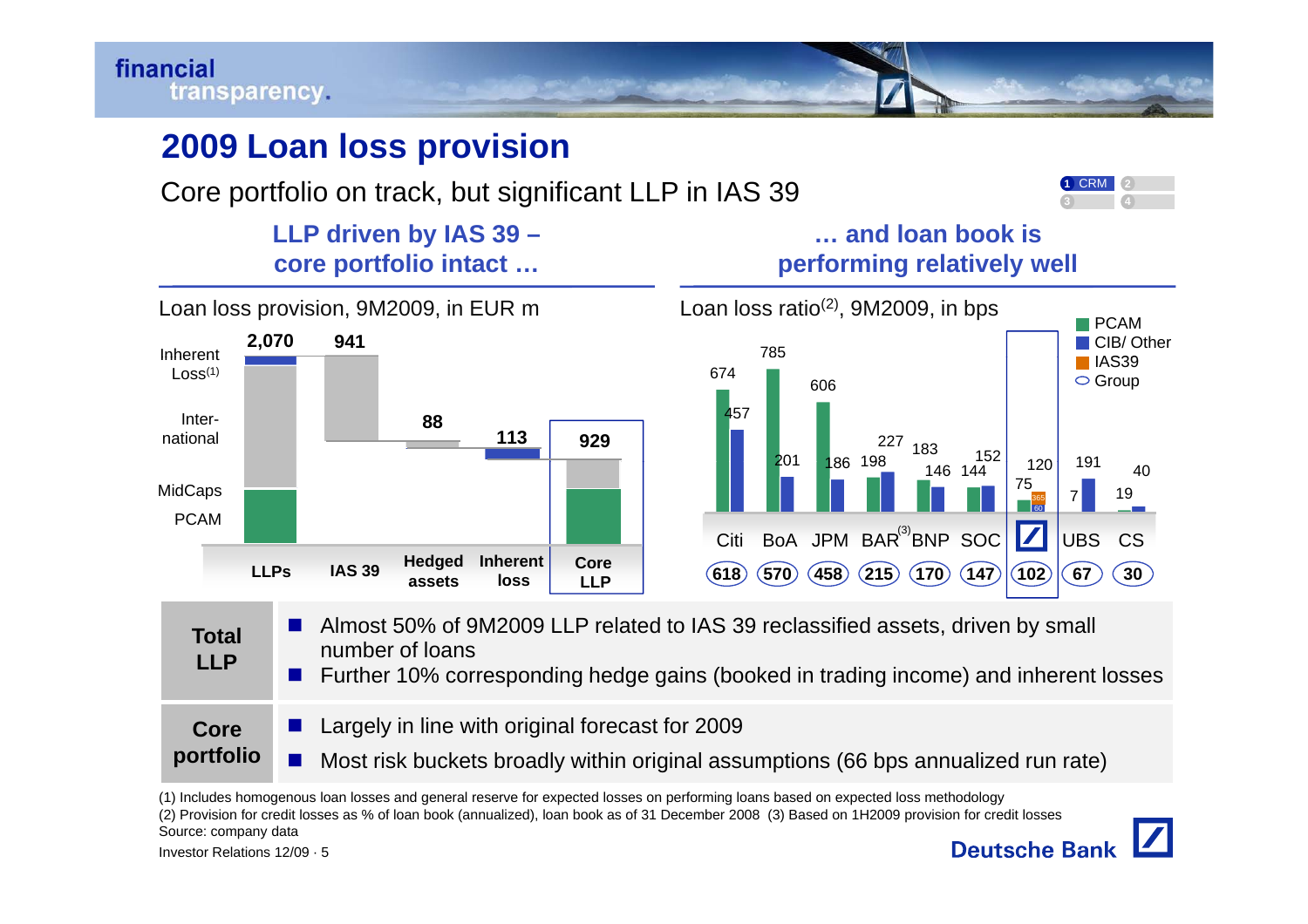

# **Assets reclassified under IAS 39 under**

Solid credit quality – impairments on small numbers of loans drove LLP **3 4 2**



- **College**  Substantial LLP taken on LF mezzanine exposures in 2009 (> 90% of 2009 LF LLP) **2009**
	- × Money Good decision generally confirmed by substantial decline in CV vs. FV delta
	- Π Impairments caused by new external events or unexpected client deterioration

| Limited | Further impairments under IAS 39 contained in most of asset classes    |
|---------|------------------------------------------------------------------------|
| future  | Solid overall quality of IAS portfolio: 70% of assets are marked > 75% |

- Π Solid overall quality of IAS portfolio: 70% of assets are marked > 75%
- $\mathcal{L}_{\mathcal{A}}$  Key risk within Leveraged Finance, specifically in mezzanine exposures of EUR 2.9 bn **k**  $\Box$  (Over 70% mezzanine relates to one single concentration name) **credit risk**

**LLP**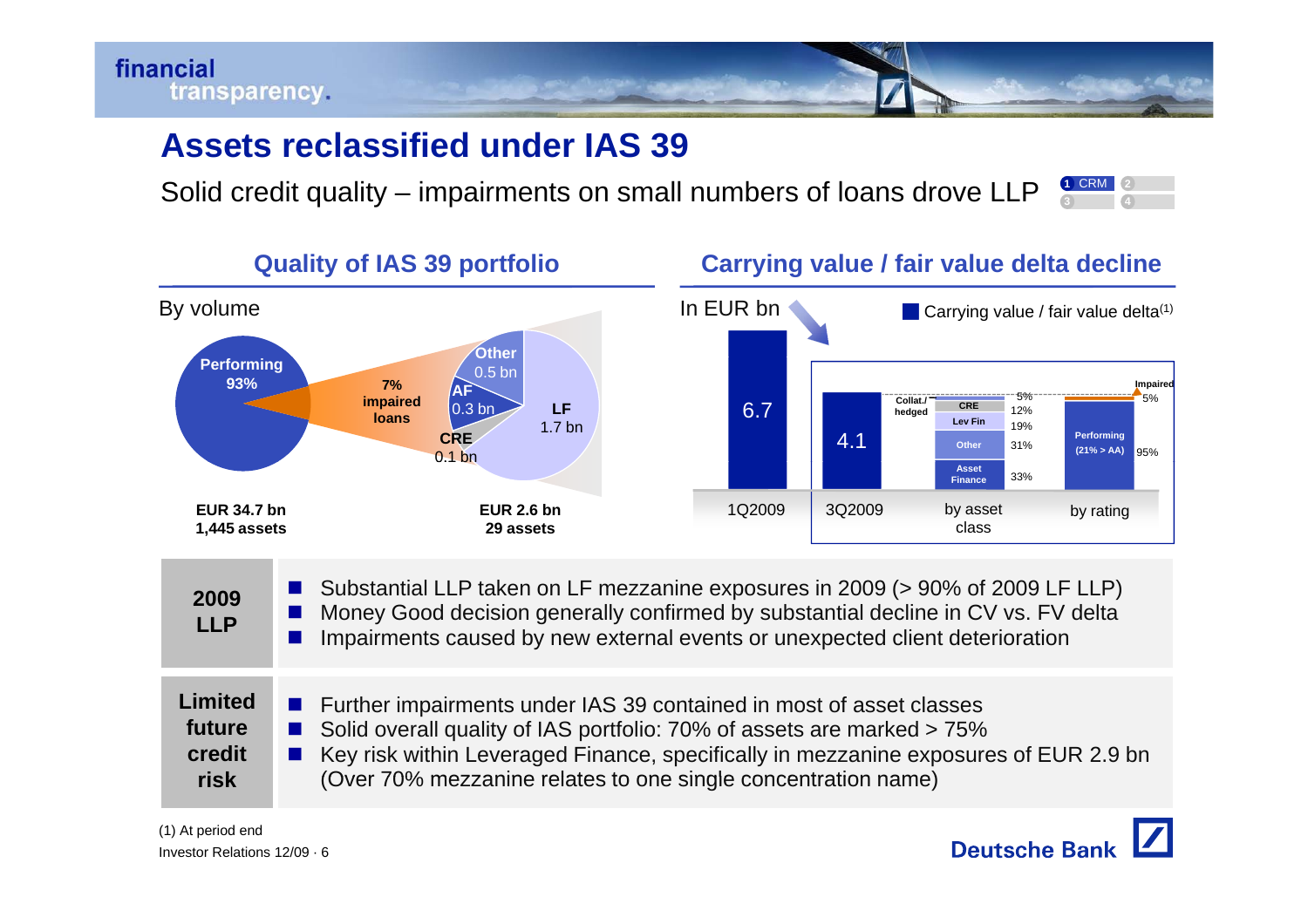

## **Monoline update**

Exposure materially reduced, reserve levels remain adequate





Investor Relations 12/09 · 7(1) Includes counterparty exposure to monoline insurers that relates to wrapped bonds (2) Tiering is an internal CRM designation (Tier  $1 =$  strongest / Tier  $4 =$  weakest) Note: All 3Q2009 figures are "Flash"; all historic periods show "Final" figures

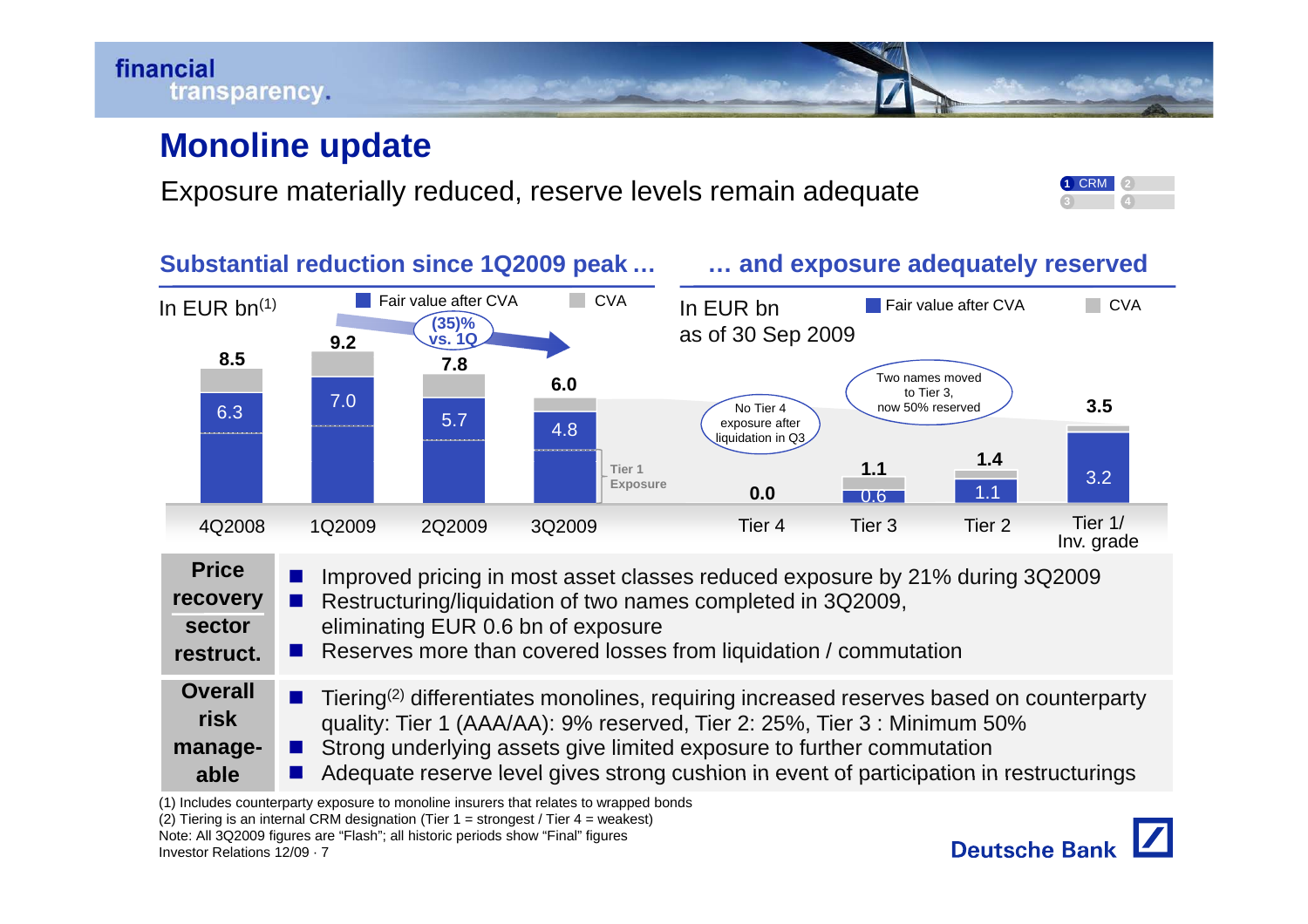# **Loan loss provision: Outlook 2010**

Credit cycle likely to gradually turn; overall LLP to decline

## **LLP forecast**

### **LLP by loan category**



- LF/CRE: Substantially lower LLP expected given lower non-recurring IAS 39 impairments
- Π International loan book: Continuation of benign LLP level due to hedging and credit policy
- $\mathbf{r}$  German MidCaps: Corporate insolvencies to peak in 2010 with limited LLP expected due to strong underwriting standards and very low concentration risk
- **PCAM**ш Continuation of favourable provision level within PBC Mortgages due to concentration of collateral in stable German real estate market and improvements in collection processes Π ■ Moderately higher impairments foreseen in Consumer Finance and Business Products,<br>due to sluggish economic recovery

**CIB**

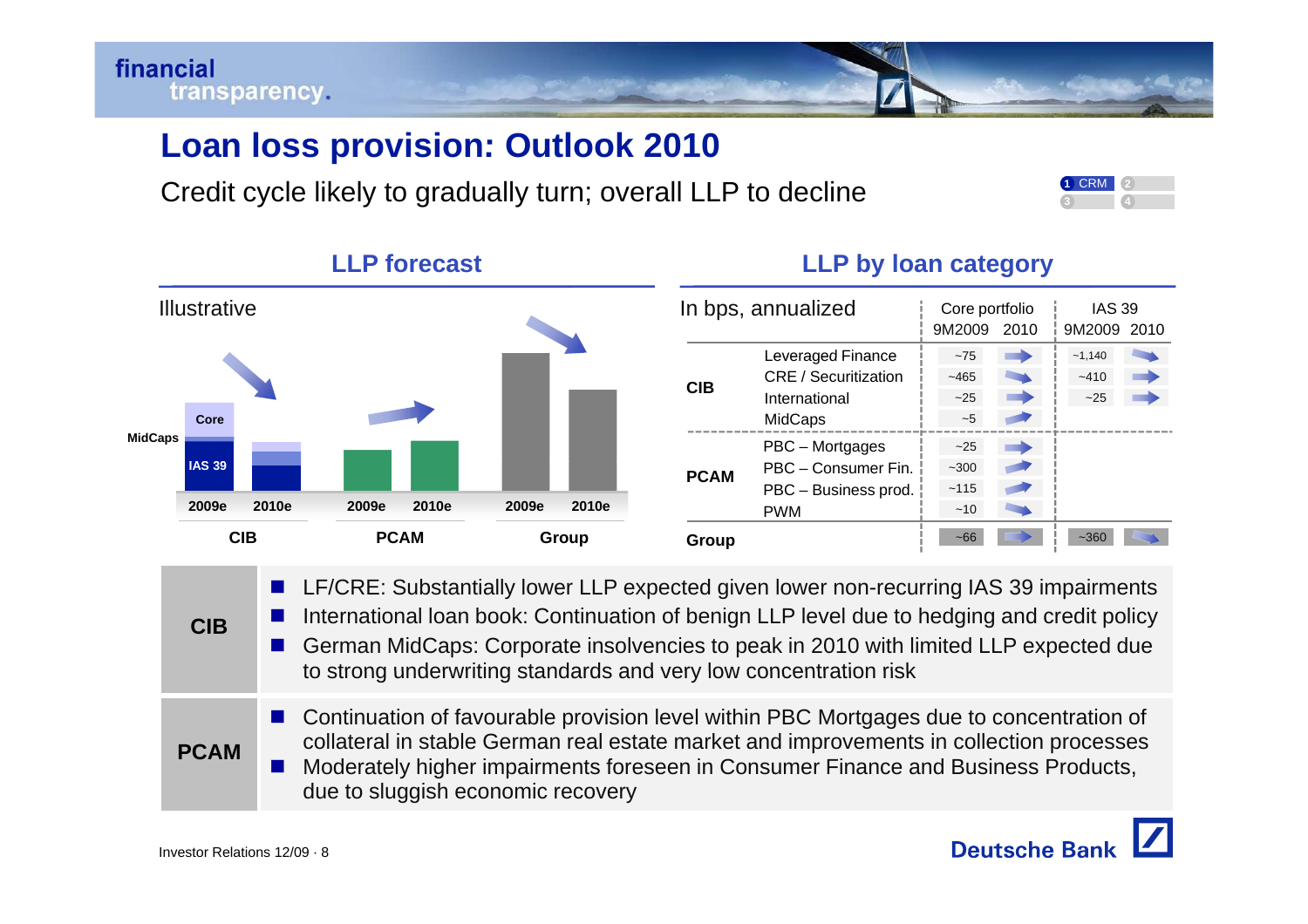# **Market Risk: Refined framework and de -risking discipline risking discipline …**



#### **Reduce risk concentrations**

- $\mathcal{L}^{\mathcal{A}}$ Adapt position size to liquidity environment
- $\mathbb{R}^n$ Invest in unwinding most illiquid risk positions

#### **Continued use of active hedging**

- Π ■ Active program of macro hedging more flow flow and the method of the more and the more and the method of the more and the more and the method of the more and the more and the more and the more and the more and the more
- Π Improve hedging efficiency of single strategies

#### **De-lever balance sheet**

- Π  $\blacksquare$  Manage gross and net exposure down
- Π Align market risk appetite to new balance sheet and leverage targets

#### **Reduce uncertainty**

- $\mathcal{L}^{\mathcal{A}}$ Avoid exposure to difficult to value products
- Π Reduce reliance on complex, highly structured products



## **Improved VaR efficienc y p**



## **Market Risk Management focus Re-calibration of business model**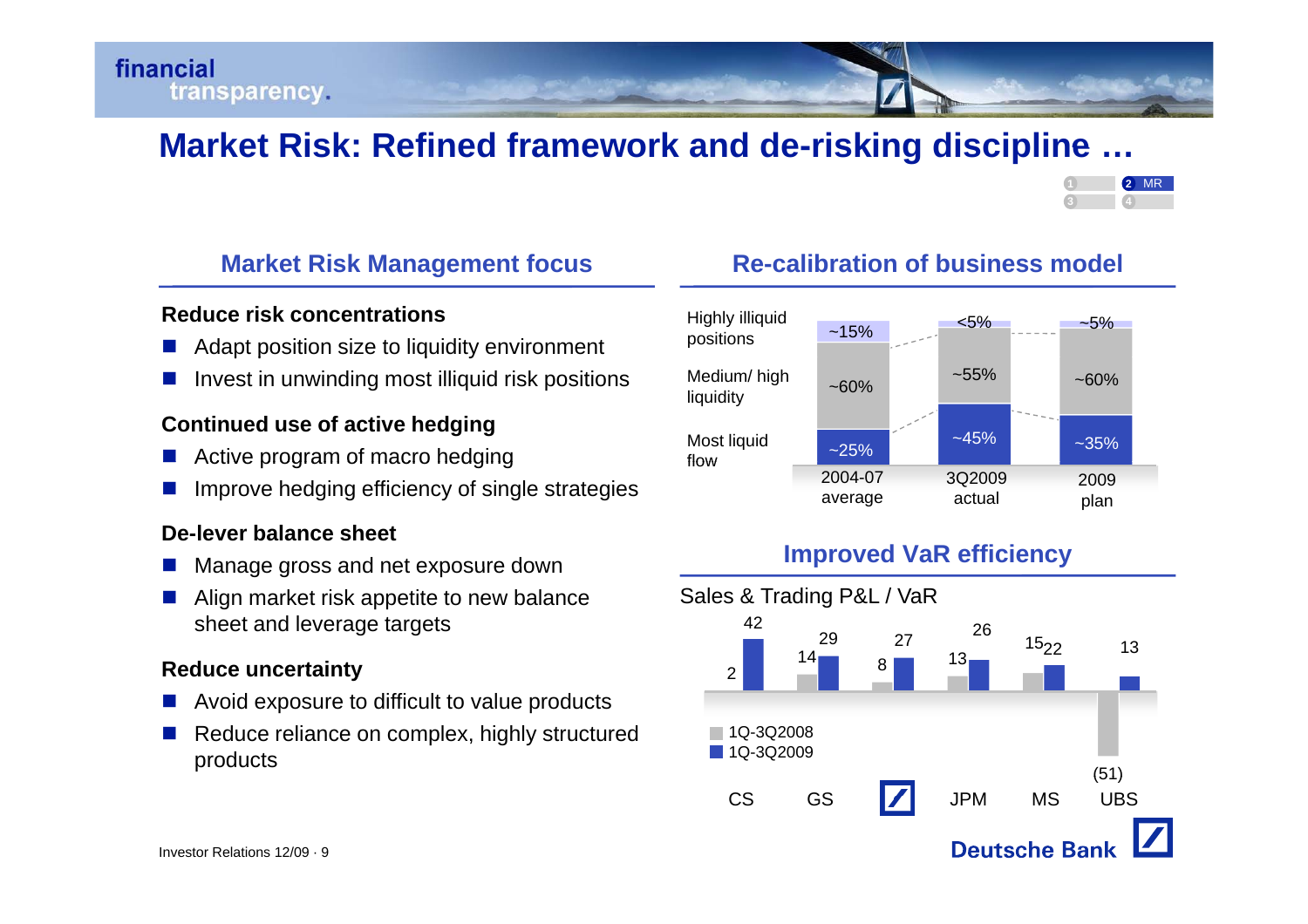

# **… has led to significant reduction in legacy risks risks …**



## Risk reduction by trading strategy L

Average percentage reduction since year-end 2008(1)

| <b>Basis</b><br>risk | Vola-<br>tility | Legacy<br>inventory | Direc-<br>tional |      | Corre- Complex<br>lation derivatives | CB&S<br><b>revenue</b> |
|----------------------|-----------------|---------------------|------------------|------|--------------------------------------|------------------------|
| (33)                 | (35)            | (37)                | (43)             | (45) | (54)                                 | (3.7)                  |
|                      |                 |                     |                  |      |                                      |                        |

### **Sharp reduction of Level 3 assets … … and total assets(2)**



## **Li it d l i t il i kmite losses in ail ris**

Revenue scenarios for key risk positions assuming 4Q2008 market conditions, in EUR bn







(1) Trading strategies include multiple asset classes and multiple risk measures. Graph is an equally-weighted average of the component risks (2) Assets based on U.S. GAAP pro-forma, 2007 does not reflect revised application of U.S. GAAP netting; at period end**Deutsche Bank** Investor Relations 12/09 · 10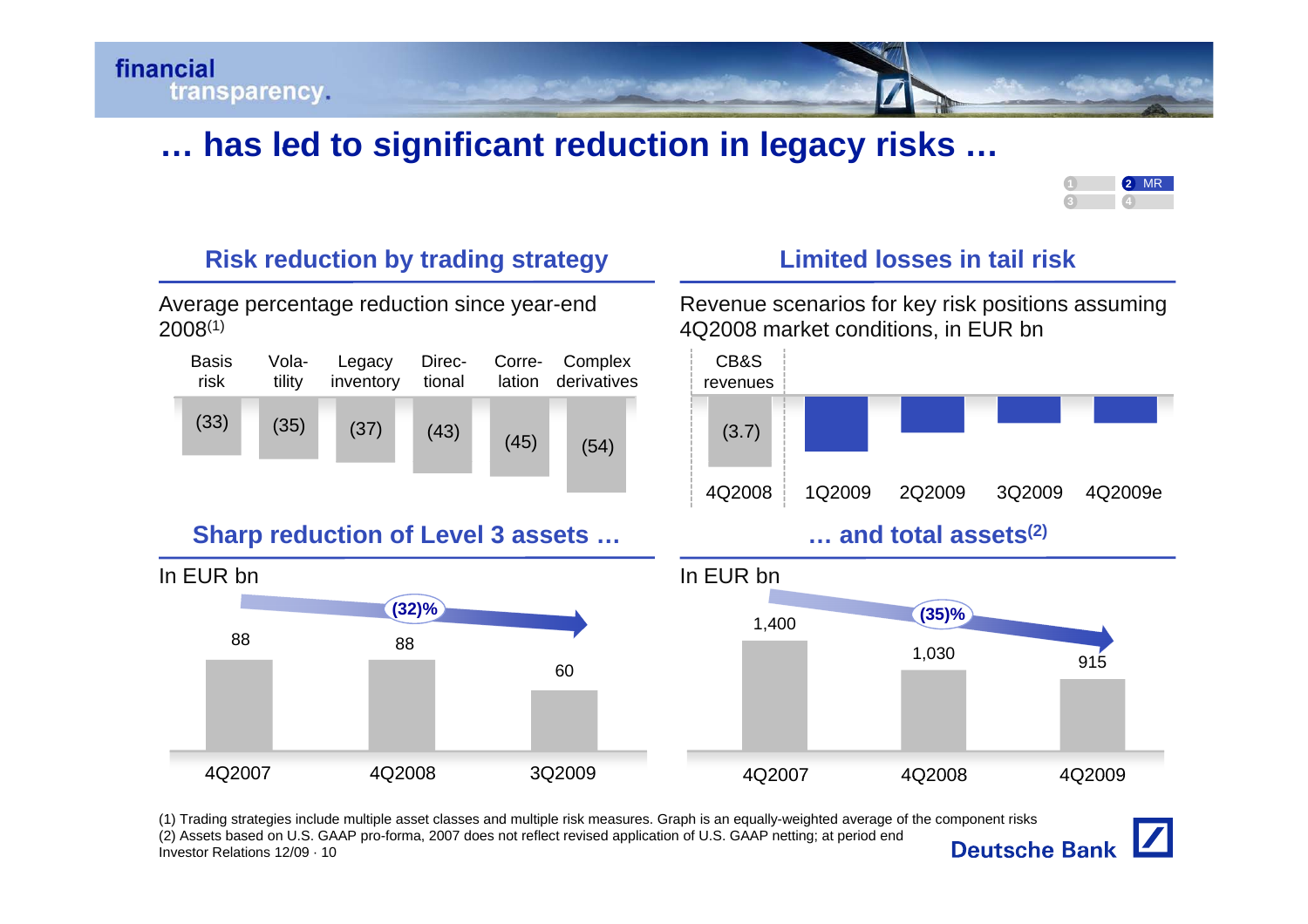

# **… which is reflected in reduced VaR and EC utilisation**



#### 160180U T . . . . . . . . . . . . . 5000 Development  $3Q2007 - 3Q2009$ , in EUR m<br> $\frac{Q}{2Q}$  VaR of CIB trading units  $\frac{Q}{2Q}$  constant \ Constant VaR of CIB trading units<sup>(1)</sup> 6080100120140020402009∅ 113 | ∅ 124 | ∅ 134 Ø 141 Ø ⊘ 145 Ø ⊘ 114  $\varnothing$  61  $\varnothing$  58 Ø  $\varnothing$  45 Ø ⊘ 44 Ø  $\varnothing$  33  $\varnothing$  57 Ø ⊘ 118  $\varnothing$  84 2008Ø ⊘ 91 86 Ø ⊘ 89 ⊘ 89 2H 2007

- On a 'like for like' basis, constant VaR reduced by approx. 60% since 3Q2007
- This excludes effect of series of methodology enhancements made to VaR model a 'like for like' basis, constant VaR<br>
duced by approx. 60% since 3Q2007<br>
is excludes effect of series of methodology<br>
hancements made to VaR model<br>
mancements made to VaR model<br>
mancements made to VaR model
- Actual (or unadjusted) VaR level shows significant risk reduction during 3Q2009 (down 20% from 2Q2009)

## **Traded Market Risk Economic Capital (EC)**



- Model improvements include shock recalibration to reflect 2008 conditions
- On a 'like for like' basis traded Market Risk EC reduced by approx. 30%
- Sell-down progress of 'legacy' positions will continue to reduce total EC …
- ... allowing further growth in 'on-going', more liquid trading

Investor Relations 12/09 · 11(1) Constant VaR is an approximation of how the VaR would have developed if all market data updates since Oct 2007 were reversed; the calculation is based on a broad assumption that the cumulative impact of the market data to date on the current portfolio of trading risks is the same as it would be on the portfolio at the start of the period



#### **VaR**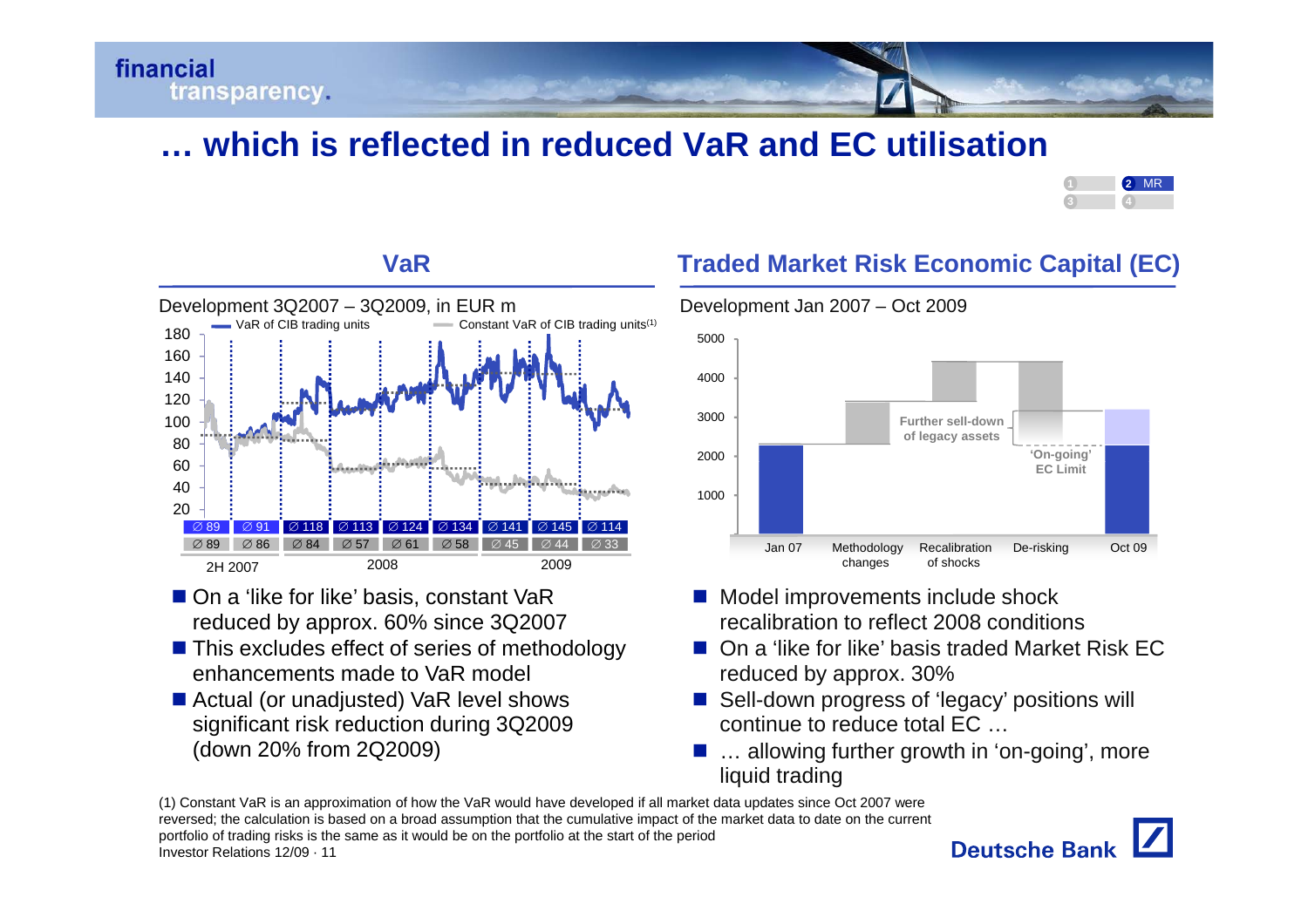financial transparency.

# **Liquidity Management: Conservative liquidity risk position position …**

In EUR bn



## **Stress testing improved based on Build-up of sizeable lessons learned from the crisis**

Net liquidity position after severe downgrade $(1)$ , in EUR bn



- Useful early warning indicator pre-crisis
- Refinements reflect lessons learnt on
	- $-$  secured funding outflows
	- $-$  depth of FX markets
	- $\overline{-}$  intra-day liquidity needs
- Net positive results increased due to reduced ex posure to wholesale fundin g and increased exceed wholesale funding requirement

**Strategic Liquidity Reserve**



- П Dedicated liquidity buffer safeguards liquidity in times of stress
- П Size of Strategic Liquidity Reserve is determined by stress testing results
- П Increase from EUR 10 bn to EUR 55 bn since crisis start $(2)$
- П Liquidity & cash reserves significantly



Investor Relations 12/09 · 12(2) Excludes Real-Time Gross Settlement (RTGS) portfolios which are held for clearing purposes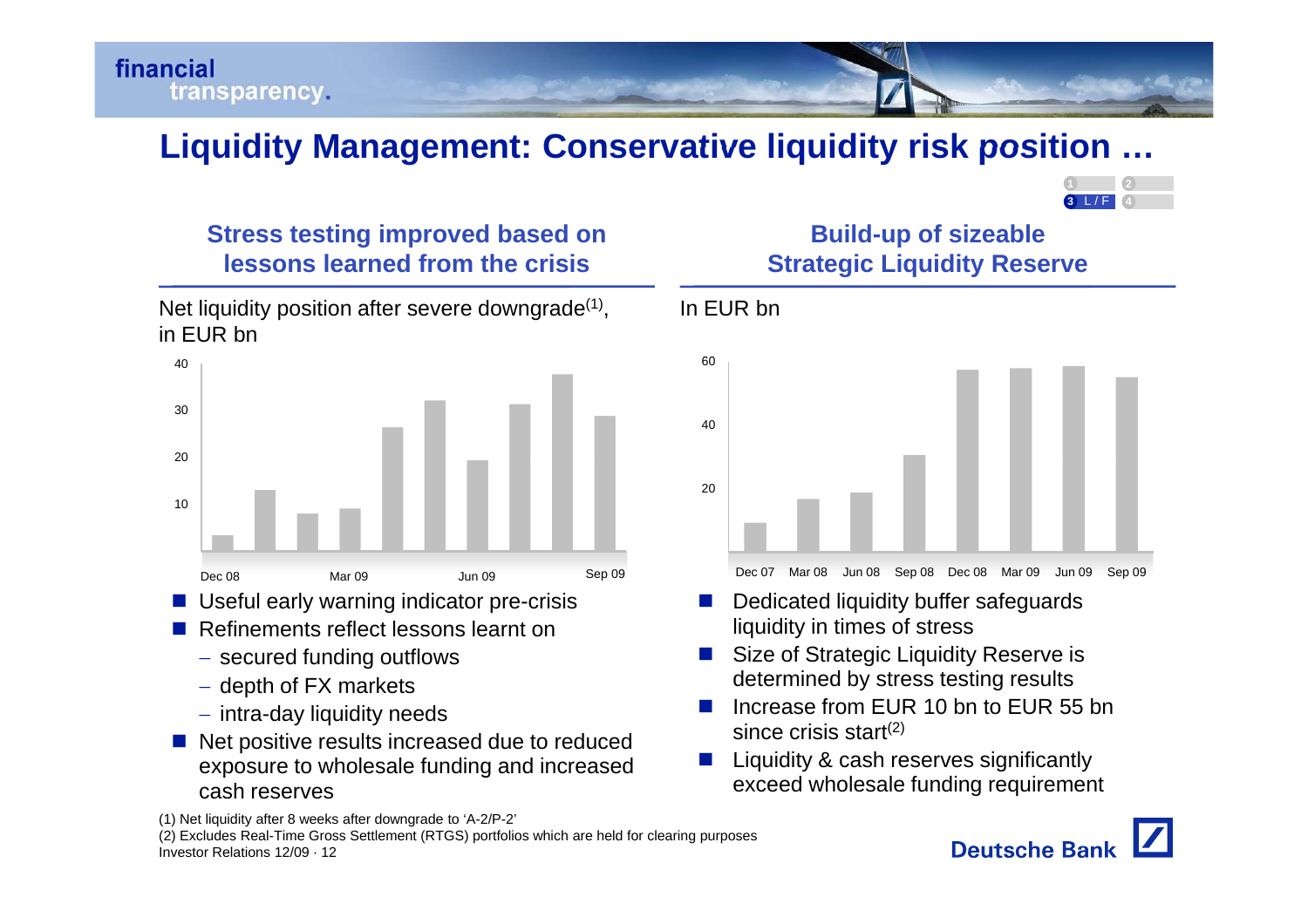

## **… and improved funding base at cost -effective levels effective – well prepared for new regulatory requirements**







- П Short-term wholesale funding significantly reduced by EUR (77) bn
- П Replaced with capital market issuance and retail deposits of EUR 78 bn
- П Early response locked in cheap funding without sacrificing maturity profile

Capital Markets issuance volume, in EUR bn



- П 2009 issuance plan of EUR 16 bn completed
- П YTD 2009 issuance of EUR 19 bn at Libor +91 bps, 4.7 years
- П 2010 issuance plan of EUR 19 bn
- П  $\blacksquare$  Maturities in 2010-12 < EUR 20 bn p.a.



**4**

**2**

**3**3 L/F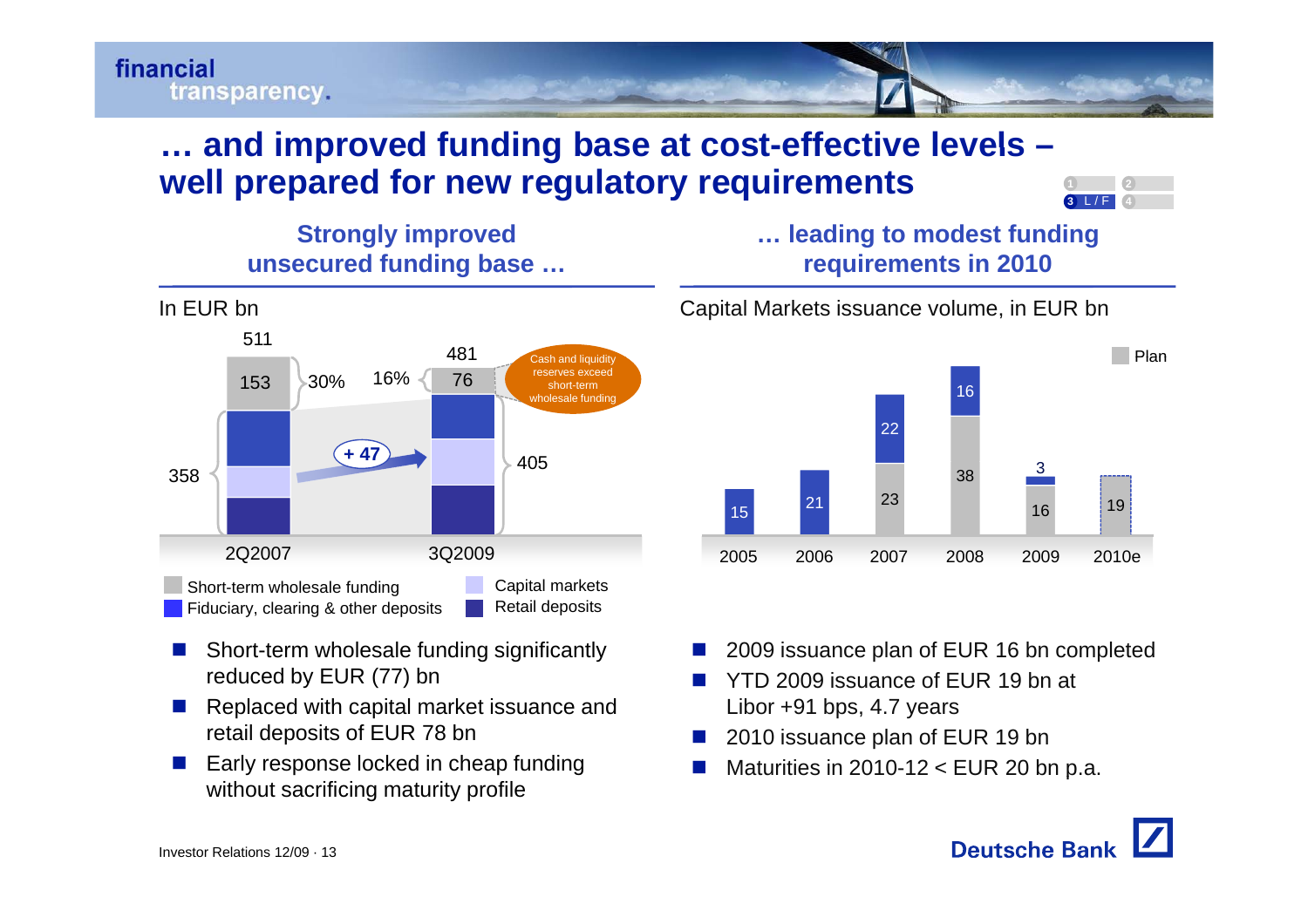

#### **Capital Management: We have successfully managed <sup>a</sup> huge successfully capital demand before … 2**



**Substantial capital demand … was met by strong**  $5.0$  Buffer to 10% **3Q2007 – 3Q2009 ... capital generation capacity** In EUR bn In EUR bn $~5.0$ **BIS Tier 1 ratio**  6.46 43.94.818.423.36.4<br>6.2 4.7<u>2.2 International contract of the contract of the contract of the contract of the contract of the contract of the contract of the contract of the contract of the contract of the contract of the contract of the contract of</u> **Rating** g FY 2008 Increase of Other Total Total RWA Contin gent g Postbank Other migration net loss Tier 1 target to 10%initiativescapital & hybrids netincome(1) related capital increase

### **Contingent capital conversion, increased collateral, and focused risk mitigation compensated for RWA spikes.**

Investor Relations 12/09 · 14(1) Excluding FY2008 net loss; figures do not add up due to rounding

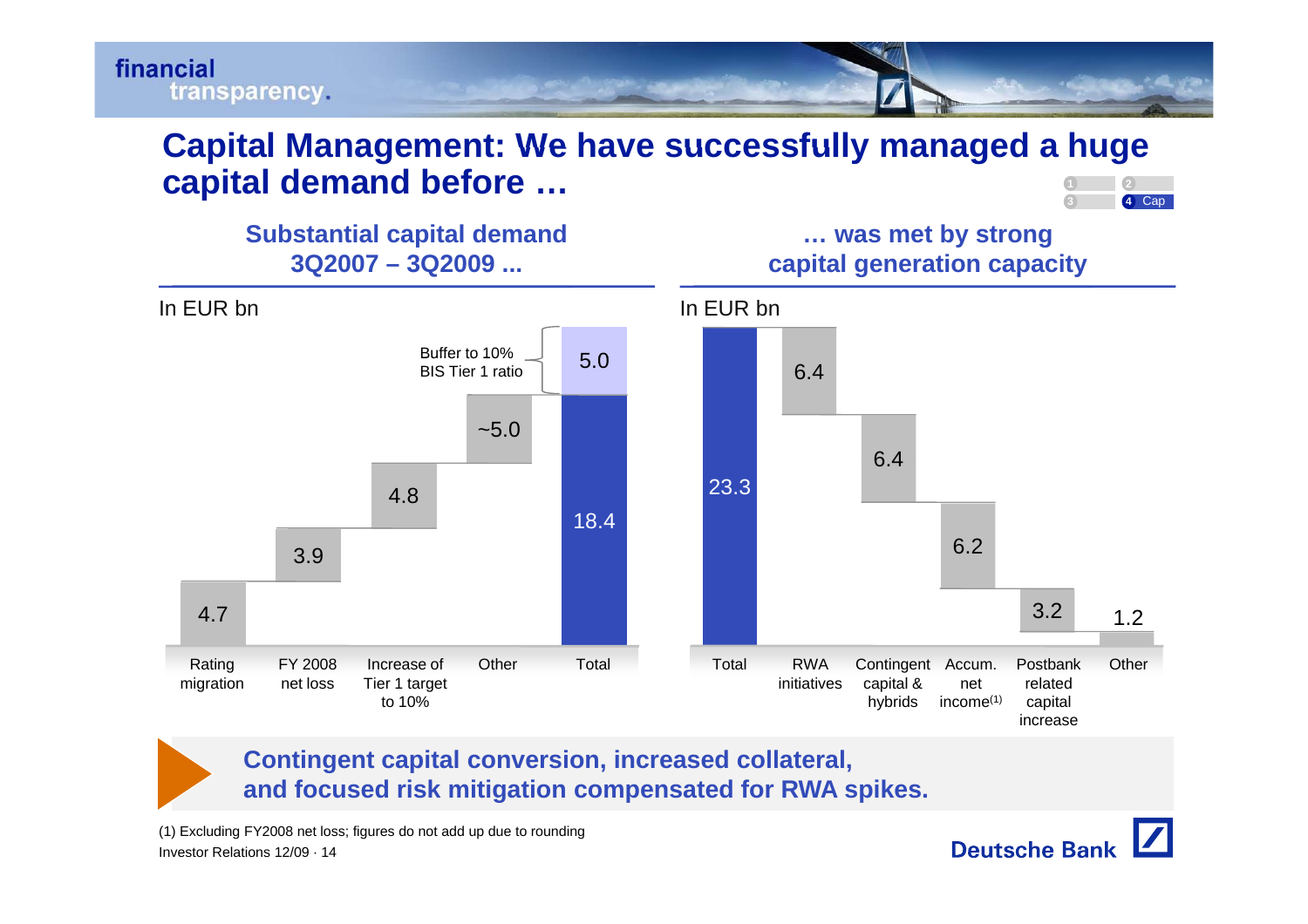

## **and are prepared to do so again on upcoming … regulatory-driven capital demand**

#### **Incremental capital demand by 1Q2011 covered by current capital buffer & retained earnings**



**Managing growth and external challenges relies on organic capital generation. Equity issuance is for buying future cash flows only!**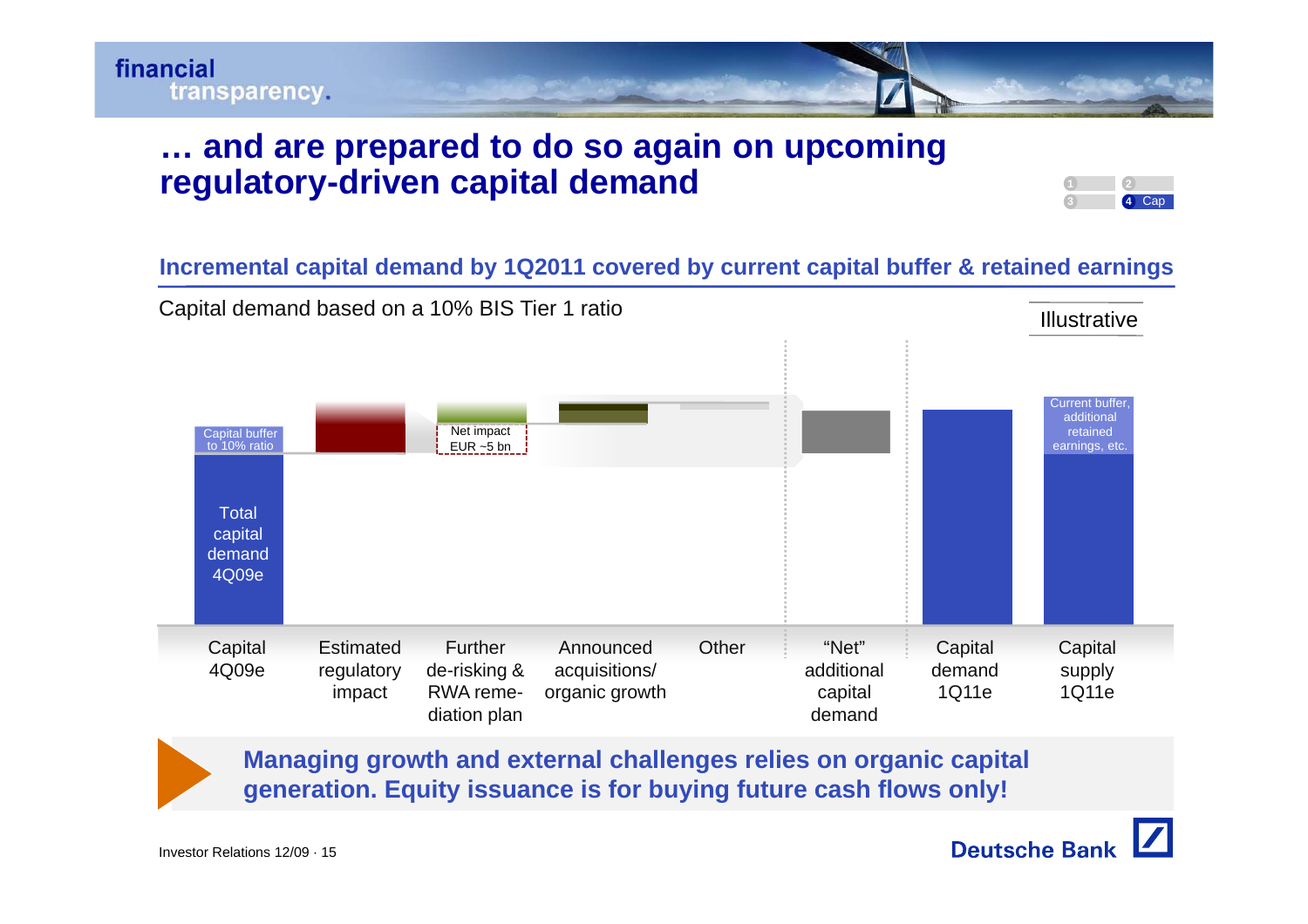

# **Capital instruments to manage RWA volatility over the cycle**



## **… manageable through comprehensive Basel II RWA volatility … capital tool box**





## **DB supports the concept of contingent capital as it permits efficient capital management in challenging times**

Investor Relations 12/09 · 16(1) FY2007/08 based upon actual rating migrations of DB's credit portfolio; FY2009 estimate; FY2010 onwards illustrative

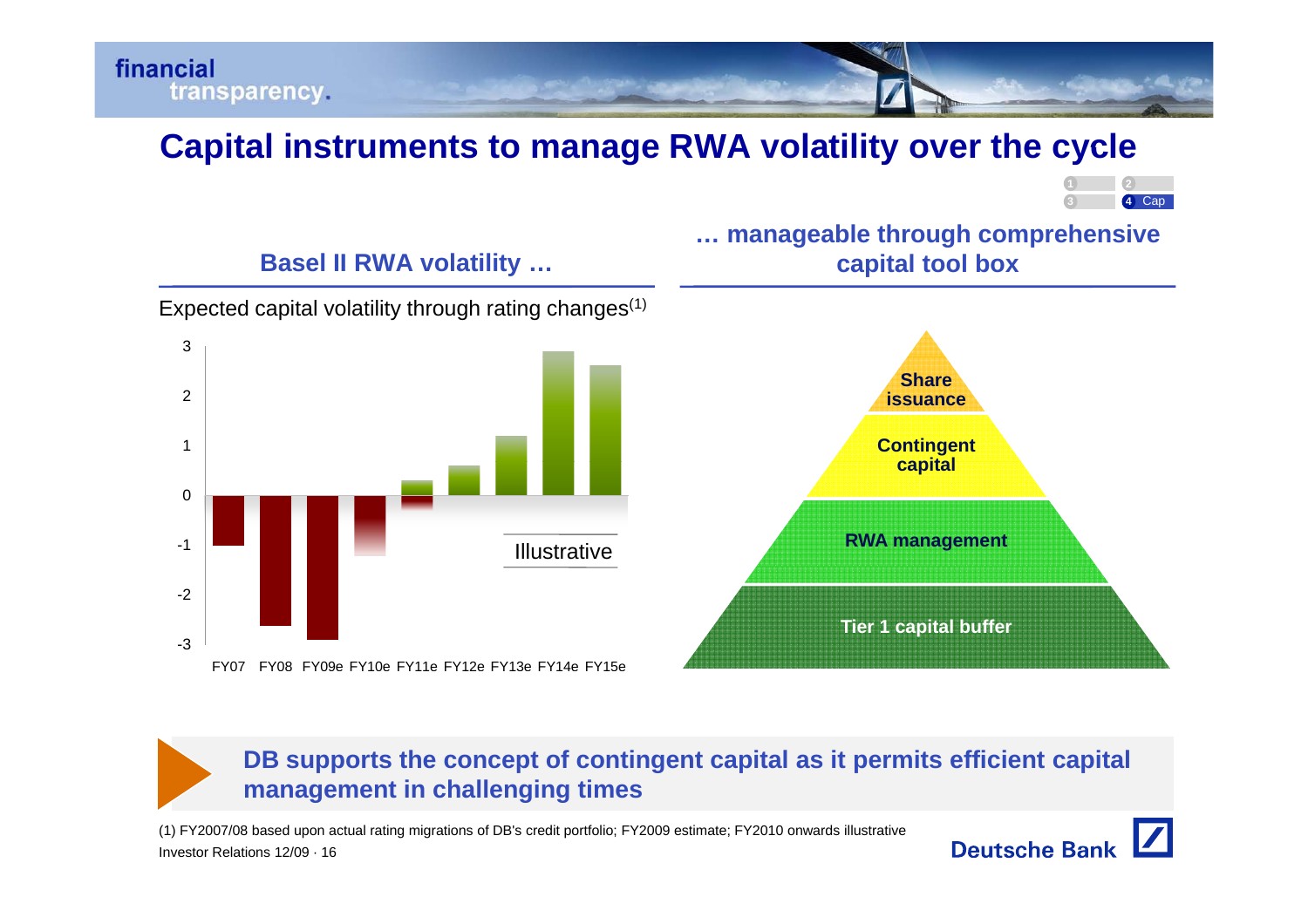# **Sound risk liquidity and capital profile further strengthened risk,**

**4 3** L / F Cap **1 2** 2 MR

|   | <b>Credit Risk</b>                                                                                                                                                                      | $\mathbf 2$ | <b>Market Risk</b>                                                                                                                                                                                                 |
|---|-----------------------------------------------------------------------------------------------------------------------------------------------------------------------------------------|-------------|--------------------------------------------------------------------------------------------------------------------------------------------------------------------------------------------------------------------|
|   | Core portfolio on track<br>2009 LLP impacted by IAS 39 portfolio<br>2010 overall LLP expected to decline<br>Risk discipline and robustness of our<br>processes proven during the crisis |             | Risk profile significantly improved,<br>sharply lower EC and VaR utilization<br>De-risking discipline driving reduction in<br>legacy risks<br>Framework further enhanced to reflect<br>experiences from the crisis |
|   |                                                                                                                                                                                         |             |                                                                                                                                                                                                                    |
| 3 | <b>Liquidity / Funding</b>                                                                                                                                                              | 4           | <b>Capital</b>                                                                                                                                                                                                     |
|   | Improved liquidity mgmt incl. EUR 55 bn<br>strategic liquidity reserve build-up                                                                                                         |             | Despite significant capital demand since<br>3Q2007, capital cushion increased                                                                                                                                      |
|   | Improved quality of funding, reduced<br>dependence on short-term funding                                                                                                                |             | Regulatory changes drive capital<br>requirements going forward                                                                                                                                                     |